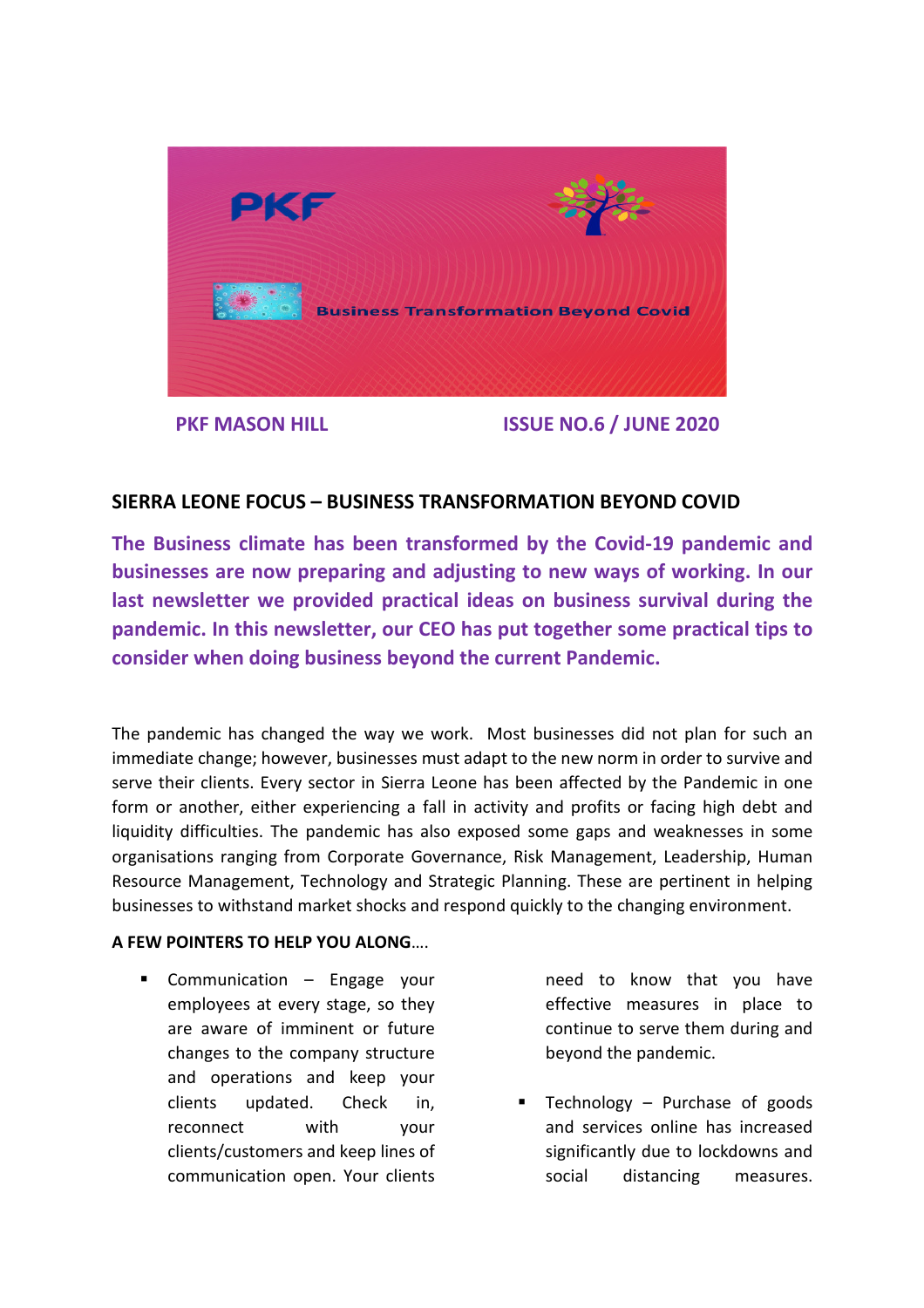Maximise the use of this and ensure stable internet and good cyber security tools to protect your website and your customers personal details. Webinars have become a way of conducting training.

- Entrepreneurial  $-$  If you are an entrepreneur look at ways to serve the market, bringing innovative ideas and solutions to problems. Your business idea should survive beyond the pandemic. This should be supported by a good business plan.
- Existing Businesses  $-$  look at ways you could diversify your business. Identify gaps in the market and different ways to grow your client base. If you were forced to close due to the pandemic, your stock, equipment etc could be put into other use until you reopen. Revisit your financial forecast and strategic plan, remember your objectives should be SMART – Specific, Measurable, Achievable, Realistic and Time based.
- $\blacksquare$  Information Sharing  $-$  social distancing rules means fewer physical visits or access to hard copy information. However, there are many user-friendly file sharing portals such as Huddle and SharePoint which allows file sharing between consultants and clients. This allows you to share and upload invoices, receipts, and other company documents.
- Leadership in change  $-$  requires technical competence, resilience, and emotional intelligence to navigate the change process and repositioning the organisation beyond Covid. Good leadership requires you to delegate and empower others, have clarity of purpose and direction, motivate and encourage ideas and participation, bottom-up employee involvement within an open and collaborative culture. In making these tough business decisions the employees need to feel part of the change process. However always remember that the buck stops with you.
- Corporate Governance  $-$  integrity, ethical standards, accountability, and transparency must be maintained and are very important in ensuring compliance with regulations and the reputation of the business and its growth and sustainability beyond Covid-19.
- Working from Home (WFH) Many organisations in the developed countries are now reviewing the need for large corporate offices post-covid, as many employees worked from home with minimal interruptions to client service delivery. Whilst some organisations may be downsizing, the need for a physical presence in the commercial business district (CBD) will still be relevant and working